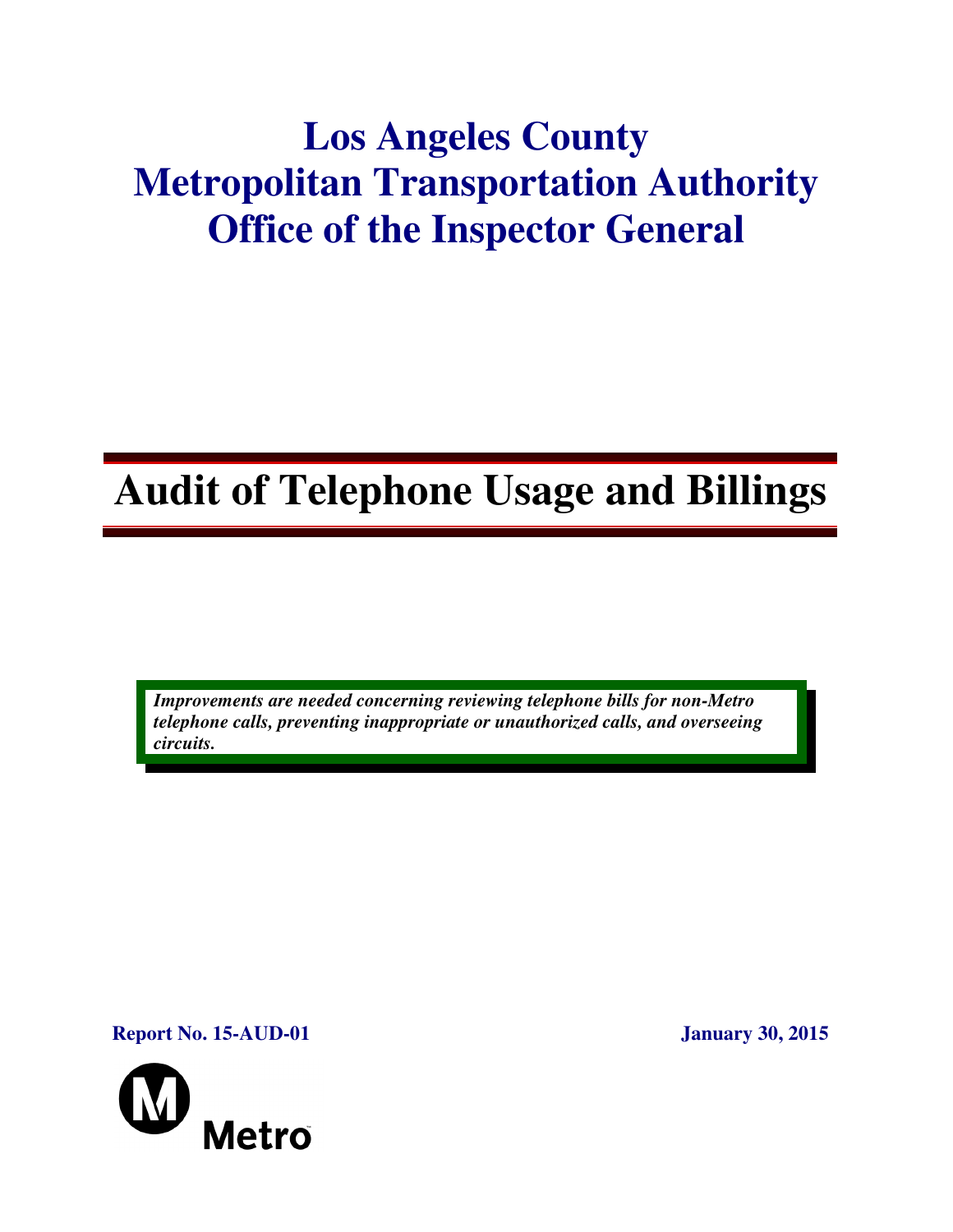

**Metro** 



| DATE:           | January 30, 2015                                          |
|-----------------|-----------------------------------------------------------|
| TO:             | Metro Chief Executive Officer<br>Metro Board of Directors |
| <b>FROM:</b>    | Karen Gorman<br><b>Inspector Genera</b>                   |
| <b>SUBJECT:</b> | Draft Report: Audit of Telephone Usage and Billings       |
|                 | (Report No: 15-AUD-01)                                    |

The Office of the Inspector General performed an audit of landline telephone usage and billings. We found that overall most telephone call charges were properly billed for, Metro had effective controls to prevent collect and pay-for-service phone calls, and we did not find any evidence of inactive phone lines. The audit did identify opportunities to strengthen controls in the following areas:

- Telephone bills need to be more thoroughly reviewed,
- Controls to preclude inappropriate and unauthorized calls need improvement, and
- Better controls over the inventory of circuits are needed.  $\bullet$

Metro in the process of implementing a new telephone call accounting system that will allow better management and control over telephone calls and bills, and assist management in resolving the deficiencies found in this report.

Metro management agreed with 10 of the 12 recommendations in the report and indicated that corrective actions will be taken. For the remaining 2 recommendations, management either initiated alternative corrective action or reviewed the matter and determined that the questioned calls are legitimate. A copy of the management response is attached to this report.

If you have any questions, please contact Yvonne Zheng, Audit Manager at (213) 244-7301.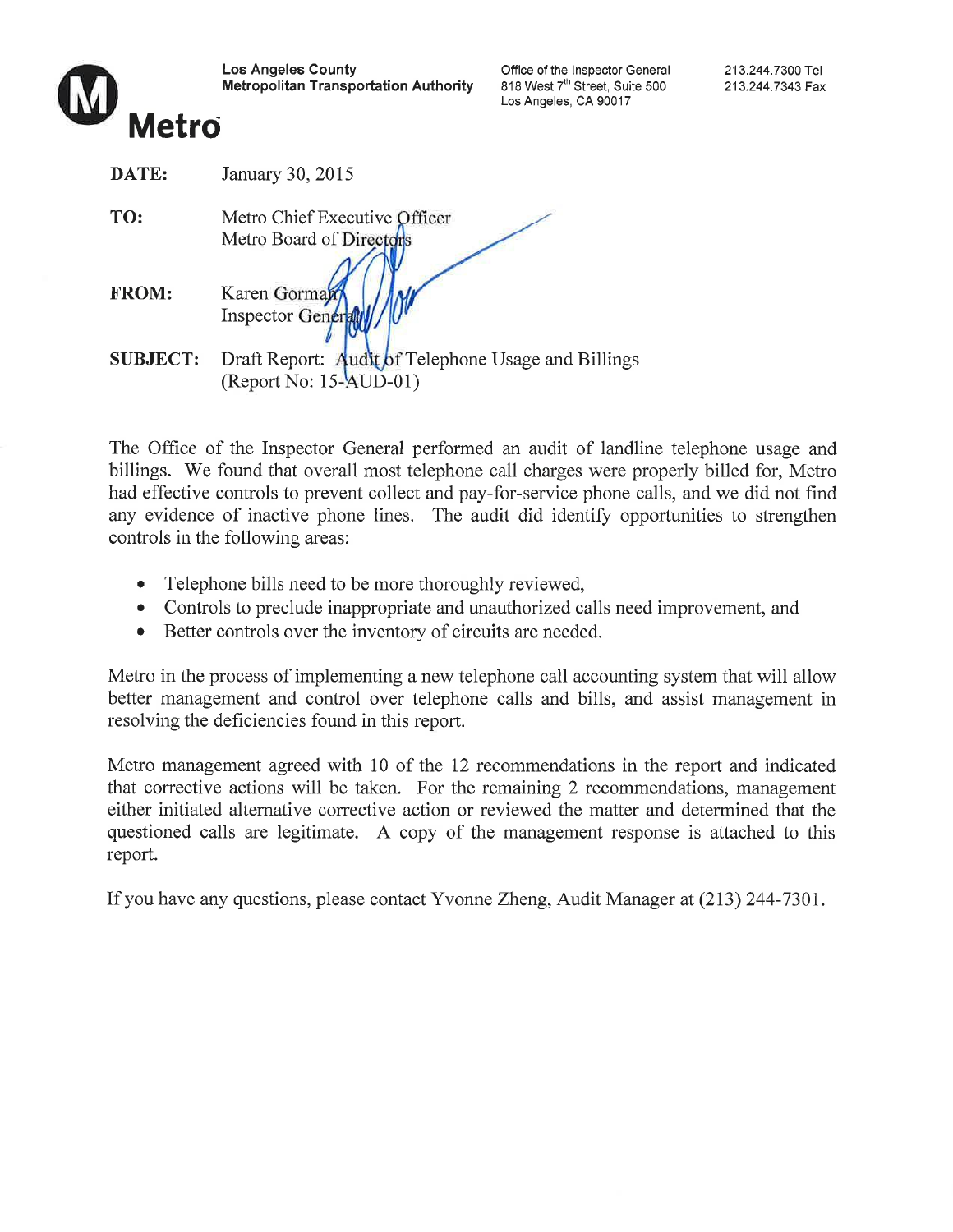# TABLE OF CONTENTS

### **Page**

|                                                                                       | $\mathbf{1}$                                                                                                |  |  |
|---------------------------------------------------------------------------------------|-------------------------------------------------------------------------------------------------------------|--|--|
|                                                                                       |                                                                                                             |  |  |
|                                                                                       | $\overline{2}$                                                                                              |  |  |
|                                                                                       | $\overline{2}$                                                                                              |  |  |
| I.                                                                                    | $\overline{2}$                                                                                              |  |  |
| 3. Calls Originating from Telephones Belonging to Outside Businesses                  | $\boldsymbol{2}$<br>$\overline{\mathbf{3}}$<br>3<br>$\overline{\mathbf{3}}$<br>$\overline{\mathbf{4}}$<br>5 |  |  |
| Issue 2: Controls to Preclude Inappropriate/Unauthorized Calls Need Improvement<br>П. | 6                                                                                                           |  |  |
|                                                                                       | 6<br>7<br>7                                                                                                 |  |  |
| Ш                                                                                     | 8                                                                                                           |  |  |
|                                                                                       | 8                                                                                                           |  |  |
|                                                                                       | 9                                                                                                           |  |  |
|                                                                                       | 11                                                                                                          |  |  |
| EVALUATION OF METRO MANAGEMENT COMMENTS                                               | 12                                                                                                          |  |  |
| <b>APPENDICES</b>                                                                     |                                                                                                             |  |  |
| A.                                                                                    | 13                                                                                                          |  |  |
| <b>B.</b>                                                                             | 17                                                                                                          |  |  |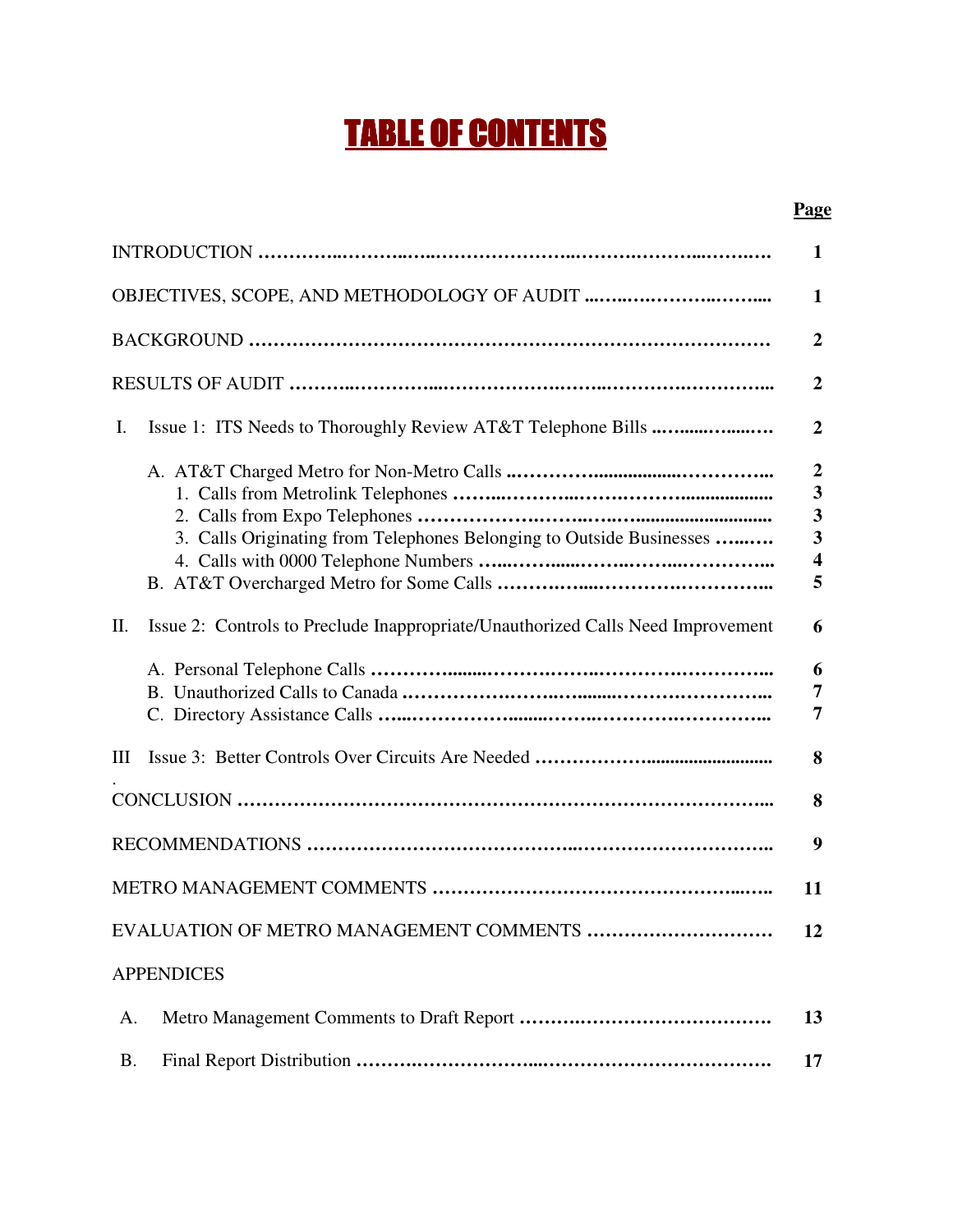# **INTRODUCTION**

The Office of the Inspector General (OIG) performed an audit of landline (or "wired") telephone usage and billings. This audit was conducted as part of our ongoing program to assist the Los Angeles County Metropolitan Transportation Authority (Metro) to improve the efficiency of operations and implement an effective internal control system to deter fraud, waste, and abuse.

We found that overall most telephone call charges were properly billed for, Metro had effective controls to prevent collect and pay-for-service telephone calls, and we did not find any evidence of inactive telephone lines. The audit identified opportunities to strengthen controls in the following areas:

- Telephone bills need to be more thoroughly reviewed,
- Controls to preclude inappropriate and unauthorized calls need improvement, and
- Better controls over the inventory of circuits are needed.

Metro's Information Technology Service Department (ITS) is in the process of implementing a new telephone call accounting system that will allow Metro staff to better manage and control telephone calls and bills. This system, once fully implemented, would assist management in resolving the deficiencies found in this report.

# **OBJECTIVES, SCOPE, AND METHODOLOGY OF AUDIT**

The purpose of the audit was to evaluate Metro's controls and oversight of landline telephone usage and charges. Specifically, our objectives were to determine whether:

- 1. Telephone bills were being properly reviewed before payments were made,
- 2. Controls were in place to prevent and detect unauthorized or inappropriate use of the telephone system, and
- 3. Controls over data and voice circuits were adequate and charges for the circuits were accurate.

To accomplish these objectives, we reviewed telephone activities for a sample period of September 1, 2013 to November 30, 2013 (if we found an issue in an area, we expanded the time frame). As part of this audit, we analyzed AT&T telephone bills, reviewed the Calnet II contract price lists, interviewed Metrolink and Expo officials and Metro staff, and interviewed an AT&T representative. We also reviewed policies, procedures, and guidelines applicable to telecommunications.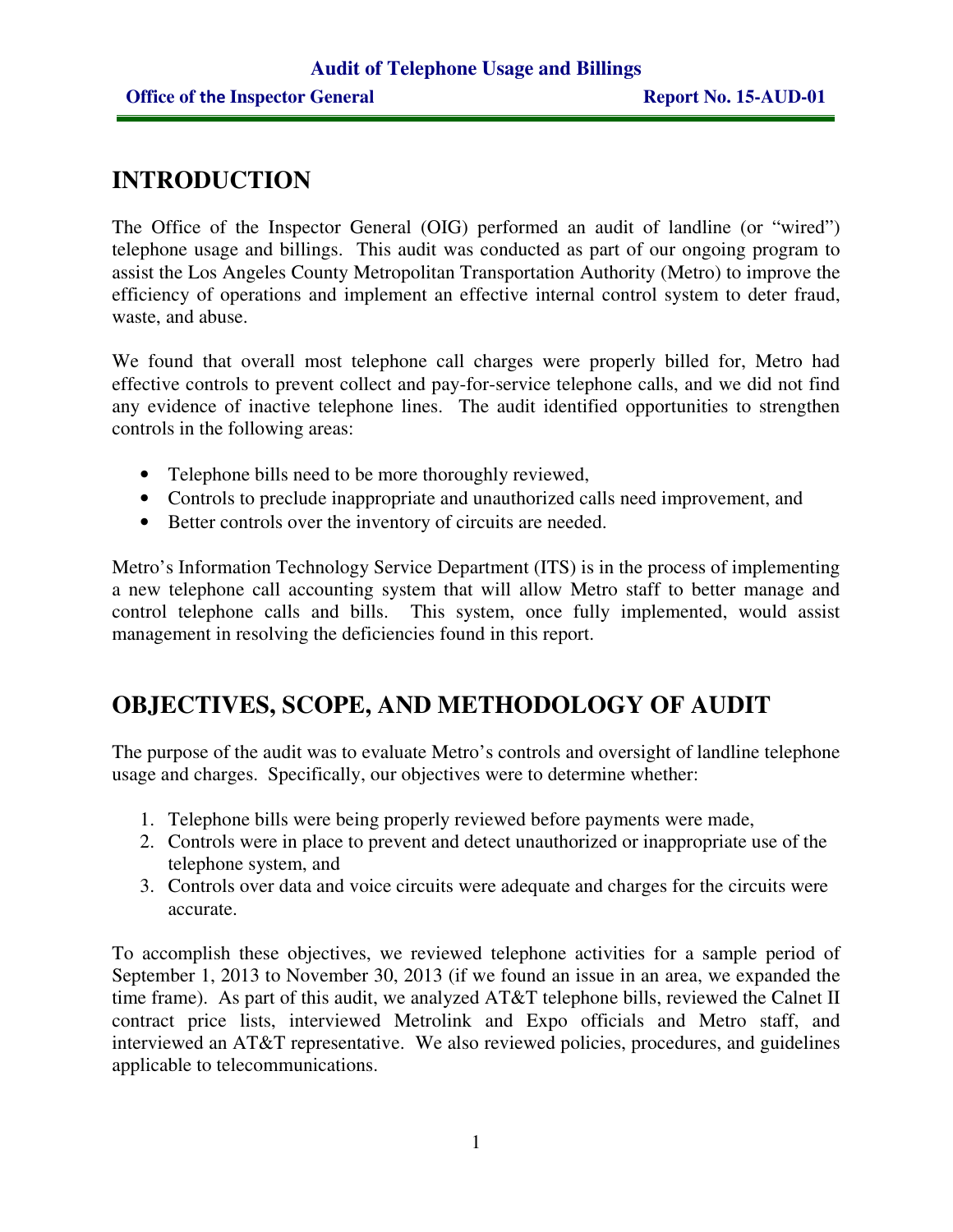This audit was conducted in accordance with generally accepted government auditing standards. Those standards require that we plan and perform the audit to obtain sufficient, appropriate evidence to provide a reasonable basis for our findings and conclusions based on our audit objectives. We believe that the evidence obtained provides a reasonable basis for our findings and conclusions based on our audit objectives.

# **BACKGROUND**

The ITS Department is responsible for all data and voice lines that connect to the Metro network. Under this department, the ITS Planning and Administration section manages the billing, contract, and other administrative responsibilities for telecommunication services. The ITS Systems Architecture & Technology Integration section manages the technical operation service components for telecommunication services. Metro uses the California State Master Service Agreement for telecommunication services, referred to as Calnet II, which offers pre-negotiated rates for voice, data, video, and long distance services with AT&T. Metro's budget for telecommunications utilities totaled \$2.1 million for fiscal years (FYs) 2014 and 2013. The majority of telephone costs are equipment or infrastructure charges and about 8 percent are for telephone calls. In calendar year 2013, AT&T charged Metro \$949,953 for telecommunication services. Of that amount, \$72,553 was for telephone calls and \$554,699 was spent on circuit-related charges.

# **RESULTS OF AUDIT**

## **ISSUE 1: ITS Did Not Thoroughly Review AT&T Telephone Bills**

We reviewed the AT&T bills for September, October, and November 2013 to determine if AT&T charged Metro the proper rates agreed upon in the Calnet II contract and to ensure that the charges were appropriate. Most calls were properly billed. However, we found some instances where AT&T:

- Charged Metro for non-Metro calls,
- Charged Metro for calls made from fictitious telephone numbers, and
- Overcharged Metro using higher rates for telephone calls than the rates specified in the contract.

### **A. AT&T Charged Metro for Non-Metro Calls**

We compared telephone numbers listed on the AT&T November bill to telephone numbers on Metro's dialing plan (listing of all Metro telephone numbers) to determine if Metro was charged for calls from non-Metro numbers. We found numerous instances where Metro paid for non-Metro calls as discussed below: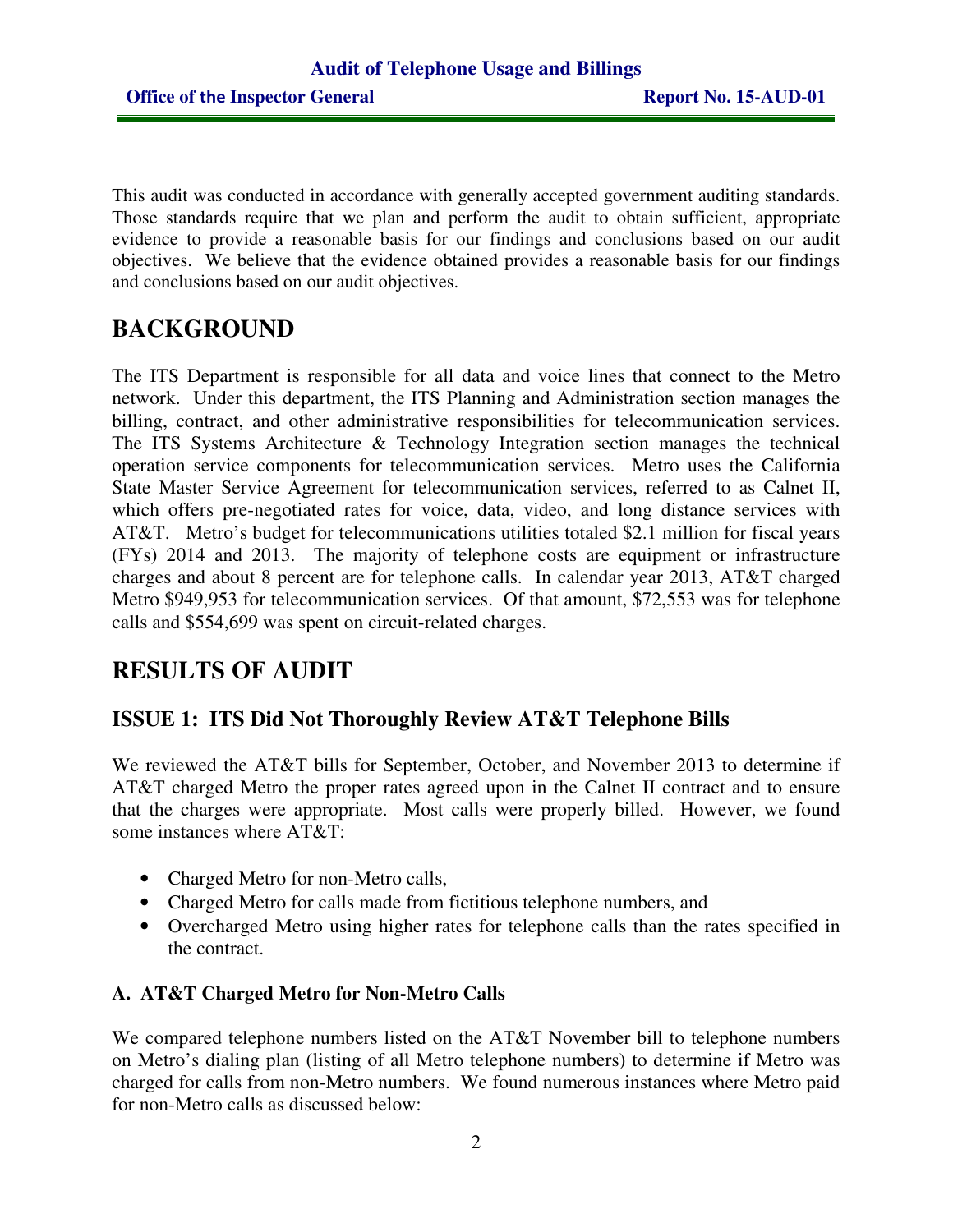1. Calls from Southern California Regional Rail Authority ("Metrolink") Telephones. In early 2011, Metrolink and Metro signed a lease agreement that provided office space to Metrolink in Metro's Gateway building. Metrolink employees moved into Gateway in May 2011. Metro's ITS Department helped facilitate Metrolink getting telephone service from AT&T. The ITS Department informed AT&T that Metro would not be responsible for Metrolink's telephone service. However, during our review, we found that from June 2011 to June 2014 (3 years), AT&T charged Metro \$50,457 for over 100,000 Metrolink calls. These calls included local, long distance, international, and directory assistance calls. Metrolink and Metro's ITS officials were not aware that AT&T was charging Metro for Metrolink calls until we brought this matter to their attention during the audit. Both agreed that Metro is not responsible to pay for Metrolink calls. ITS immediately contacted AT&T and asked them to cease charging Metro for Metrolink calls and to issue Metro a credit for the improper charges.

A Metrolink executive stated that according to his AT&T representative, AT&T has been charging Metrolink for their telephone calls. However, in spite of numerous requests, Metrolink did not provide us any copy of their bills. Therefore, we were unable to determine if AT&T was charging both Metro and Metrolink for the same calls or if AT&T was charging Metrolink for calls for different telephone numbers.

2. Calls from Exposition Metro Line Construction Authority ("Expo") Telephones. ITS helped facilitate Expo getting telephone service from AT&T. During our audit, we found that AT&T charged Metro for Expo intrastate and local (intralata<sup>1</sup>) calls. (Expo's longdistance calls were billed directly to Expo.) We reviewed the January 2013 to December 2013 AT&T bills and found that Metro was charged for over 5,000 Expo calls (\$462) during these 12 months. Neither Metro nor Expo officials were aware that Metro was paying for Expo calls. Metro and Expo officials both agreed that Expo is responsible for paying for their own calls. AT&T stated they properly configured Expo in their system in December of 2009 (4 and a half years ago). AT&T believes it is possible there is a problem with Metro's primary rate interface  $(PRI)^2$  and how ITS set up the routing of Expo's calls. AT&T plans to do further research into the issue. We estimate that Metro paid \$2,079 for Expo's local/intrastate calls over the past 4 and a half years. ITS should work with AT&T to determine why Metro is being charged for Expo calls and how to prevent it from happening in the future. If it is determined that AT&T is responsible, ITS should request a refund from AT&T of the money paid for Expo calls. If not, Metro should charge Expo for the amounts paid.

3. Calls Originating from Telephones Belonging to Outside Businesses. In addition to the Metrolink and Expo telephone calls, we also found 509 calls (\$35) from 66 other non-Metro telephone numbers that were charged to Metro on the AT&T November bill. The calls

 1 Intralata refers to calls within a region.

 $2$  PRI is a system of circuits and equipment that enables traditional telephone lines to carry voice and data.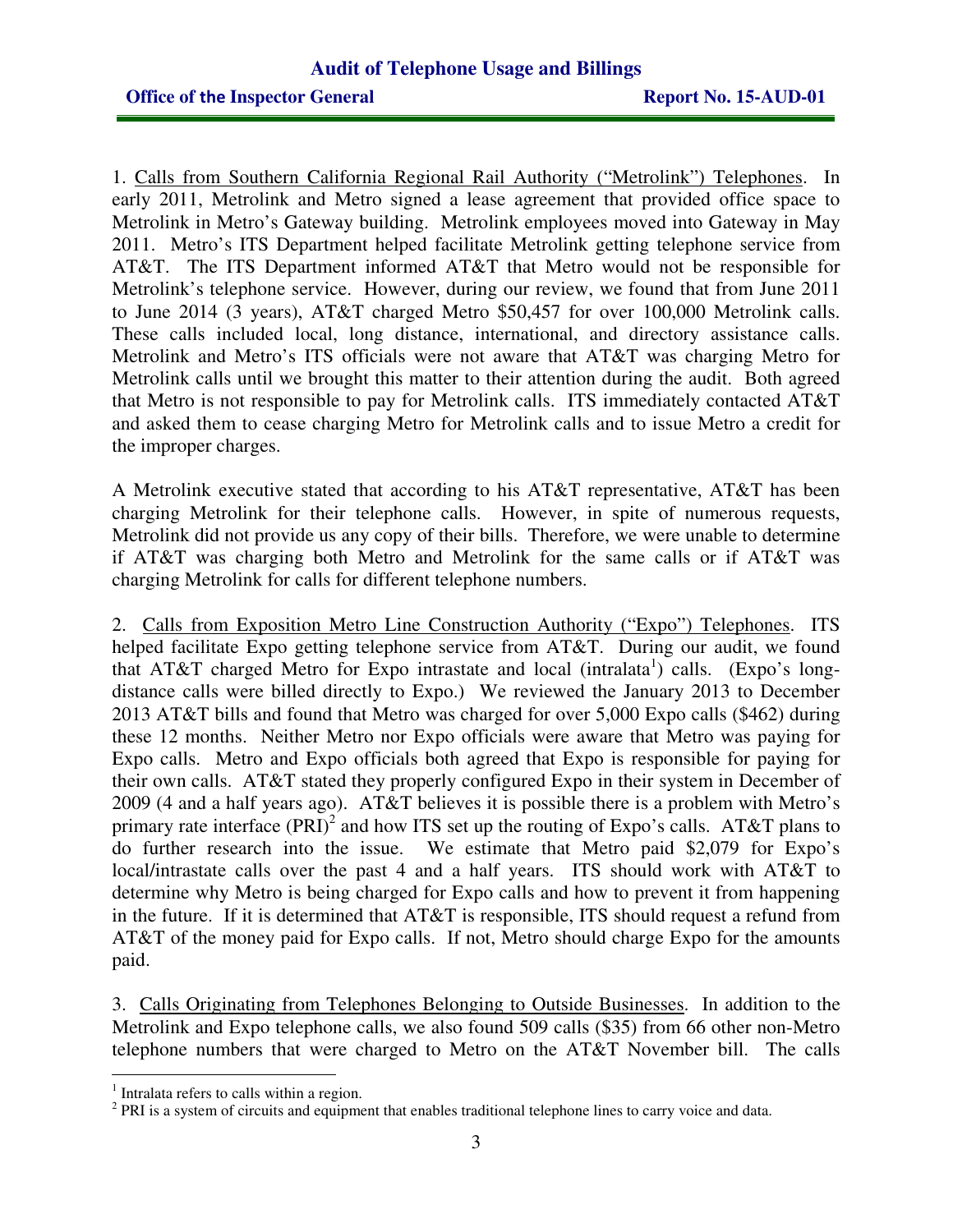## **Audit of Telephone Usage and Billings Office of the Inspector General Report No. 15-AUD-01**

totaled 24 hours, ranging from 2 hours and 12 minutes to a few seconds. Calls made from some of these numbers appear on AT&T telephone bills for other months as well. We called two of the numbers to determine who they were. One was a local law firm and the other was a local legal services office. Both said they were not affiliated with Metro. We provided the list of 509 non-Metro calls to ITS. ITS should work with AT&T to determine (a) why non-Metro telephone calls were charged on Metro bills, (b) if it is appropriate to request a refund from AT&T, and (c) how to prevent these inappropriate charges from appearing on future Metro telephone bills. While these 509 overcharges may not have amounted to a large expense, if these charges have occurred for many months, and if they continue to occur, the monthly costs could add up over time.

4. Calls with 0000 Telephone Numbers. During our review of the AT&T bills, we noticed AT&T charged Metro for calls made from numerous telephone numbers that ended in "0000." For example, (350) 500-0000. On the July 2013 to June 2014 AT&T bills (12 months), there were 12,302 calls (totaling about 431 hours) made from 237 different "0000" telephone numbers costing \$614. When we called some of the 0000 numbers to determine who was making the calls, we only heard an error beep.

We found 0000 telephone numbers as far back as the February 2010 bill; therefore, the 0000 telephone numbers were not created recently. ITS staff speculated that AT&T's system had a "glitch" that lost the original Metro telephone numbers and put in the 0000s to fill in the gaps. However, when we contacted AT&T, the representative stated that Metro's ITS must have created the fictitious 0000 telephone numbers. We provided a listing of the 0000 telephone calls to ITS. ITS should work with AT&T and determine why these 0000 telephone numbers are included on the AT&T bills and if they are legitimate Metro telephone calls. If these are not Metro calls, Metro should seek a refund, and take steps to stop being billed for any non-Metro calls in the future.

ITS was not aware that Metro was paying for Metrolink, Expo, and other non-Metro calls until our audit because ITS staff only performed cursory reviews of the monthly bills to determine if the overall amounts were reasonable. They do not review the call charges on the telephone bills and do not distribute a list of calls and charges to the Metro department heads for review. ITS management told us that they had not devoted much time or resources to reviewing the bills because the amount spent on telephone calls were relatively low in comparison to the overall telecommunications budget. However, they agreed that it is still important to have good internal controls over the telephone calls. As a result of not reviewing the telephone calls, Metro paid for telephone calls it was not responsible for. ITS is in the process of installing a new call accounting system called VeraSmart. ITS should determine if VeraSmart has capabilities that would allow it to identify non-Metro telephone numbers on the bills. If this is not possible, ITS could also periodically spot check a sample of telephone numbers on the bills to ensure they belong to Metro. We request Metro notify the OIG when the new program becomes fully operational.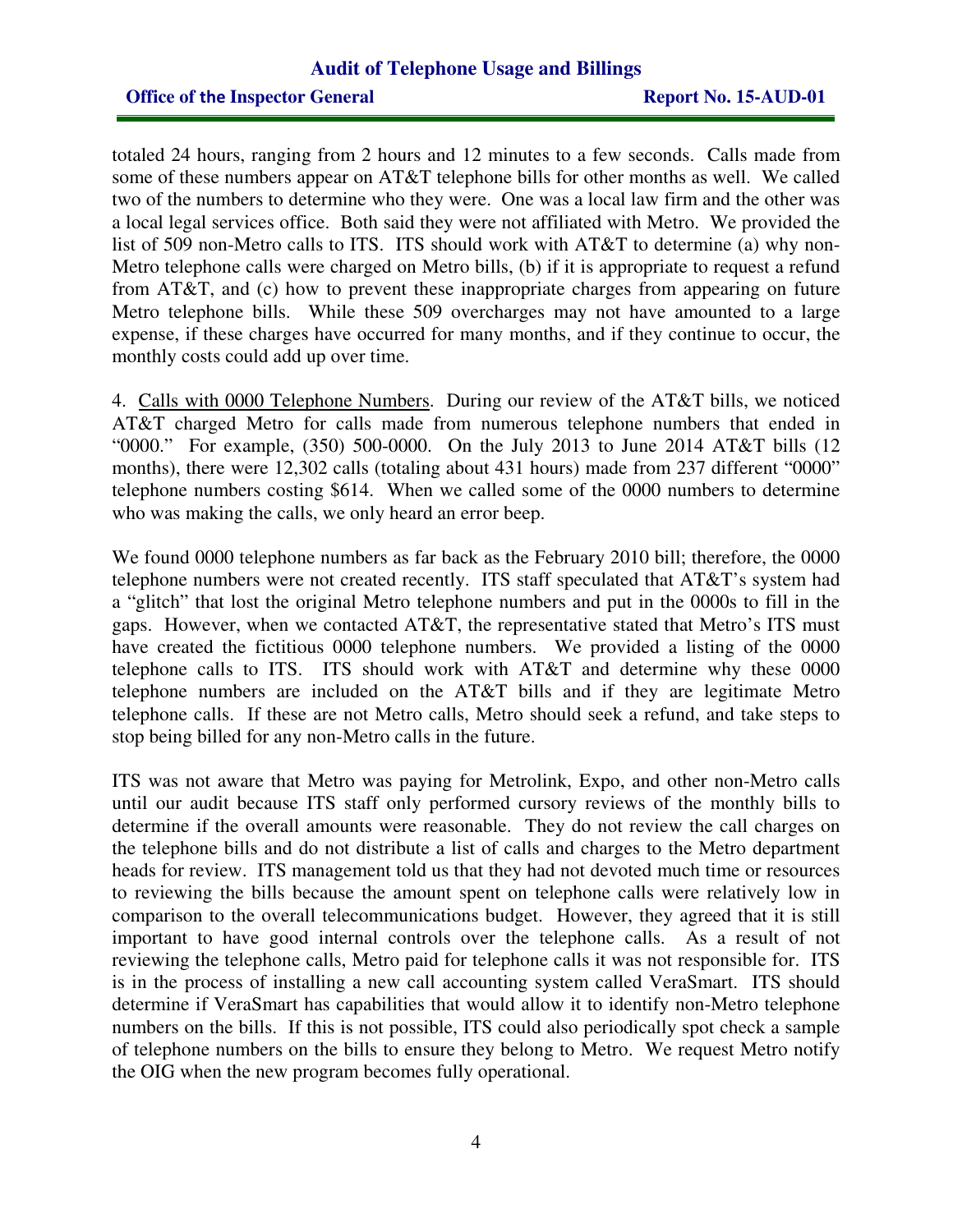#### **B. AT&T Overcharged Metro for Some Calls**

As part of our audit, we reviewed the September to November 2013 bills to ensure Metro was paying the Calnet II contracted rates for calls. AT&T charged Metro for nine different "usage" types: Intrastate, Interstate, Intralata, Local Zone 1 & 2, Local Zone 3, Canada, Directory Assistance, and Local Toll. We reviewed the charges for all nine types and found that the correct rates were charged for most calls. However, we found that AT&T overcharged Metro for some intrastate calls (calls within the state). Some examples are:

- A Metro employee made a call to Pomona, CA. AT&T charged Metro \$20.90 (\$1.49) a minute) for the 14-minute call when it should have charged a total of only 33 cents. This resulted in an overpayment of \$20.57 for this call.
- A Metro employee made a 1-second call to Fontana, CA. AT&T charged \$1.47 for the call when it should have charged 1 cent (rounded up from the .024 cents per minute rate listed in the contract).
- A Metro employee made a 2 minute call to Irvine, CA. AT&T charged Metro \$4.12 (\$2.09 per minute) when it should have charged a total of 5 cents (based on the .024 cents per minute rate listed in the contract).

For the 3-month period we reviewed, we found that AT&T overcharged Metro nearly \$100 for 33 intrastate calls. AT&T investigated our concerns and agreed that they had overcharged Metro. They explained that their system miscoded some Metro calls which caused the calls to be charged at a higher rate. They are currently working to correct the problem. AT&T issued a credit for the October and November 2013 overcharges in Metro's February and March 2014 bills respectively. When we asked how long this issue had been going on, AT&T representative told us they did not know, and it would be very time consuming to go back through the bills to find the erroneous charges. We found evidence of overcharges on an April 2012 bill. According to ITS, AT&T's policy is to correct errors that are discovered within 6 months of the error. ITS did not find the overcharges prior to our audit because they do not review telephone calls and do not compare telephone charges on the bills to the Calnet II rates.

According to ITS, the VeraSmart program will verify that the rates charged on the bills match the rates agreed upon in the contract and will flag ITS if there is a discrepancy. After VeraSmart is fully implemented, ITS should use VeraSmart to verify that the rates charged on the monthly telephone bills match the rates in the contract.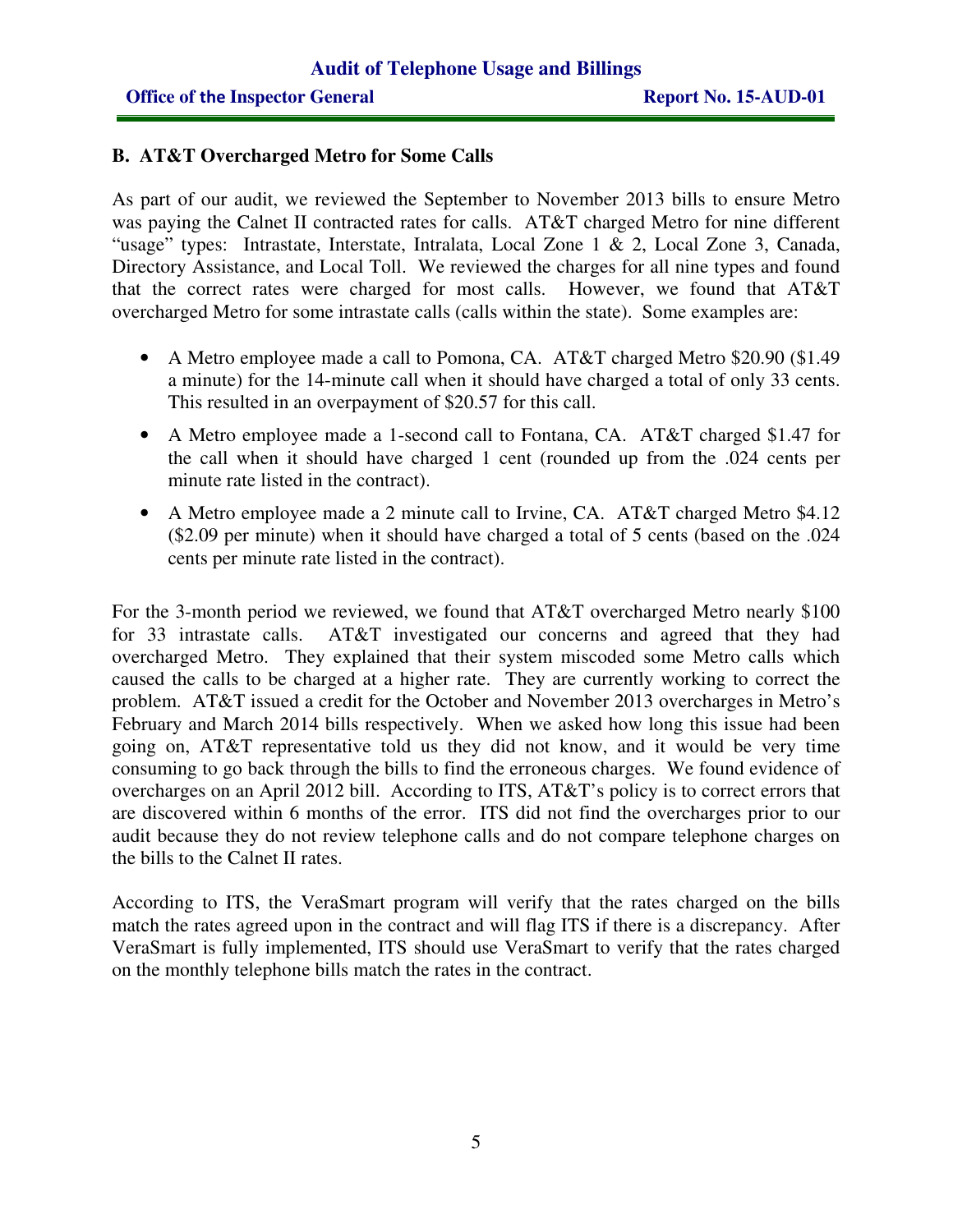## **ISSUE 2: Controls to Preclude Inappropriate/Unauthorized Calls Need Improvement**

We reviewed the September, October, and November 2013 AT&T telephone bills to determine if there were inappropriate or unauthorized calls. We found that Metro has effective controls that prevent collect calls and pay-per-service (900/976) calls. However, we found that employees made lengthy personal calls and made unauthorized calls to Canada. We also found a large number of directory assistance calls were made.

### **A. Personal Telephone Calls**

Metro's Employee Code of Conduct ("Code") allows some limited personal use of Metro resources including telephones. However, Section 5-15-110 of the Code prohibits excessive use of Metro telephones for personal reasons. We reviewed a sample of 35 calls (34 long distance/local calls that were over 1 hour and an international call over 30 minutes) to determine if there were any personal calls. We researched the telephone numbers on the internet, called the telephone numbers, and contacted the Metro employees who made the calls. Of the sample of 35 calls,  $11<sup>3</sup>$  (31 percent) were personal calls. These personal calls were made from telephones at various Metro departments.

For example, we found that a Division employee violated Metro policies when he used Metro telephones to make 174 calls to the owner of his secondary job. These calls totaled 81 hours over a 9-month period and ranged up to 4 hours and 29 minutes in duration. (Two of the calls were over 4 hours long; six calls were from 2 to 4 hours; and twenty calls were from 1 to 2 hours.) We issued a supplemental report on this issue to Metro management (*Misuse of Metro Telephones and Time for Personal Gain*, Case No. 2014-0018, June 4, 2014). As a result of this misconduct, the employee was terminated from Metro employment.

Lengthy personal calls were not detected because no one reviewed call charges, and supervisors/managers are not provided copies of bills showing calls made from their departments to review. Monthly bills from AT&T are over 2,000 pages long. ITS staff stated that the current call accounting system does not allow them to separate the calls by department. As a result of no one reviewing the telephone calls, Metro not only experienced a monetary loss due to paying for employees' lengthy personal calls but also suffered a loss of employee time and productivity.

As previously mentioned, ITS is in the process of installing a new call accounting system called VeraSmart. VeraSmart has capabilities that will allow ITS to distribute the bills by department. However, an ITS official stated that due to supervisors often changing positions, it would be cumbersome to determine who to send the listing of telephone calls to and to train supervisors on how to access their reports. An alternative to distributing the listing of

 $\overline{a}$ <sup>3</sup> 10 local calls and 1 international call.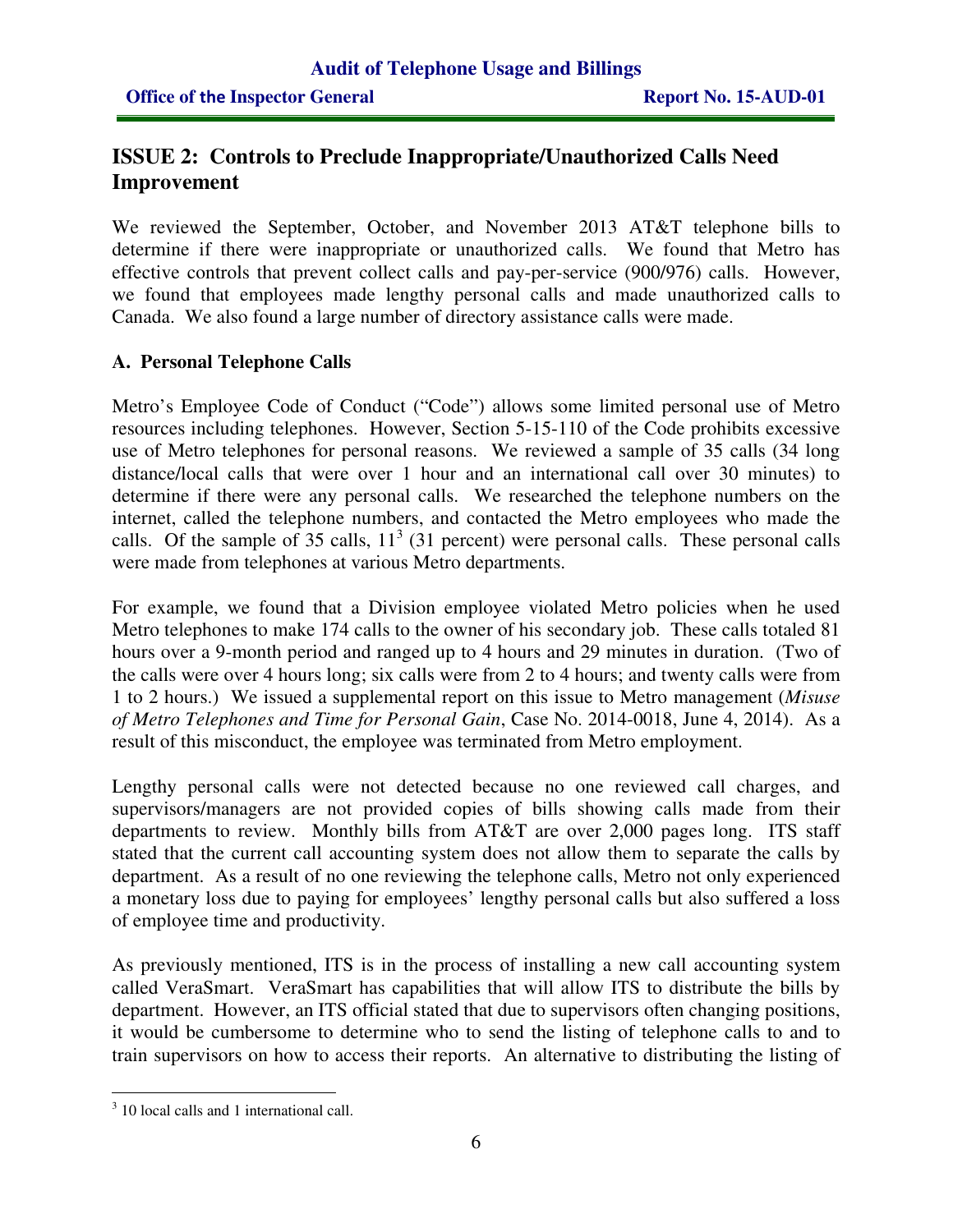## **Audit of Telephone Usage and Billings Office of the Inspector General Report No. 15-AUD-01**

telephone calls to supervisors every month is to send out "exception" reports. VeraSmart will allow ITS to extract anomalies, such as when calls are over 30 minutes long. If ITS identifies excessive or questionable telephone usage, they could forward the information to the appropriate department head/supervisor for investigation.

#### **B. Unauthorized Calls to Canada**

Metro employees who are assigned telephones are automatically given access to call within the United States. ITS's Voice Administration section programs all telephones' access through the telephone switch system. Access to call within the United States is coded into the telephone switch system as "NCOS 5" (NCOS – Network Class of Service). Anyone needing access to call Canada (NCOS 6) or the rest of the world (NCOS 7) must have their supervisor submit a request to ITS. To determined if the callers/telephones<sup>4</sup> from which international calls were made were listed on the approved list, we obtained a listing of telephones approved to call internationally (including Canada) and compared them to all international calls listed on the September, October, and November 2013 bills. Of the 103 telephones from which international calls were made, 5 were on the approved list and 98 were not. One of the 98 callers admitted to us that his call to Canada was personal.

The Voice Administration Department asked Metro's contracted telephone maintenance vendor to investigate this matter. The vendor determined that calls to Canada had never been properly coded as an international telephone call. As a result, any employee with NCOS 5 access could call Canada, and AT&T would charge Metro for these calls at the international rates for Canada. Voice Administration staff believe this improper coding has been in place since the telephone switch system was put in place 15 to 25 years ago. Calls to Canada are more expensive than calls within the United States. According to ITS staff, properly coding Canada as international can be done by the telephone maintenance vendor at no extra cost to Metro and would be considered part of the contract.

#### **C. Directory Assistance Calls**

Many employees have access to computers and can look up telephone numbers on the internet. Making a directory assistance call should only be used when no alternatives are left. On the September, October, and November 2013 AT&T bills, 515 directory assistance calls were made. These calls cost Metro between \$1.99 to .45 cents per call, depending on the directory assistance provider and the information the caller was seeking. Because of how the bill is structured, we were unable to identify who was making the telephone calls to directory assistance. ITS should block directory assistance calls or advise employees not to use directory assistance unless absolutely necessary.

<sup>&</sup>lt;sup>4</sup> Some Metro phones are not assigned to a particular person, such as those in conference rooms or other common areas.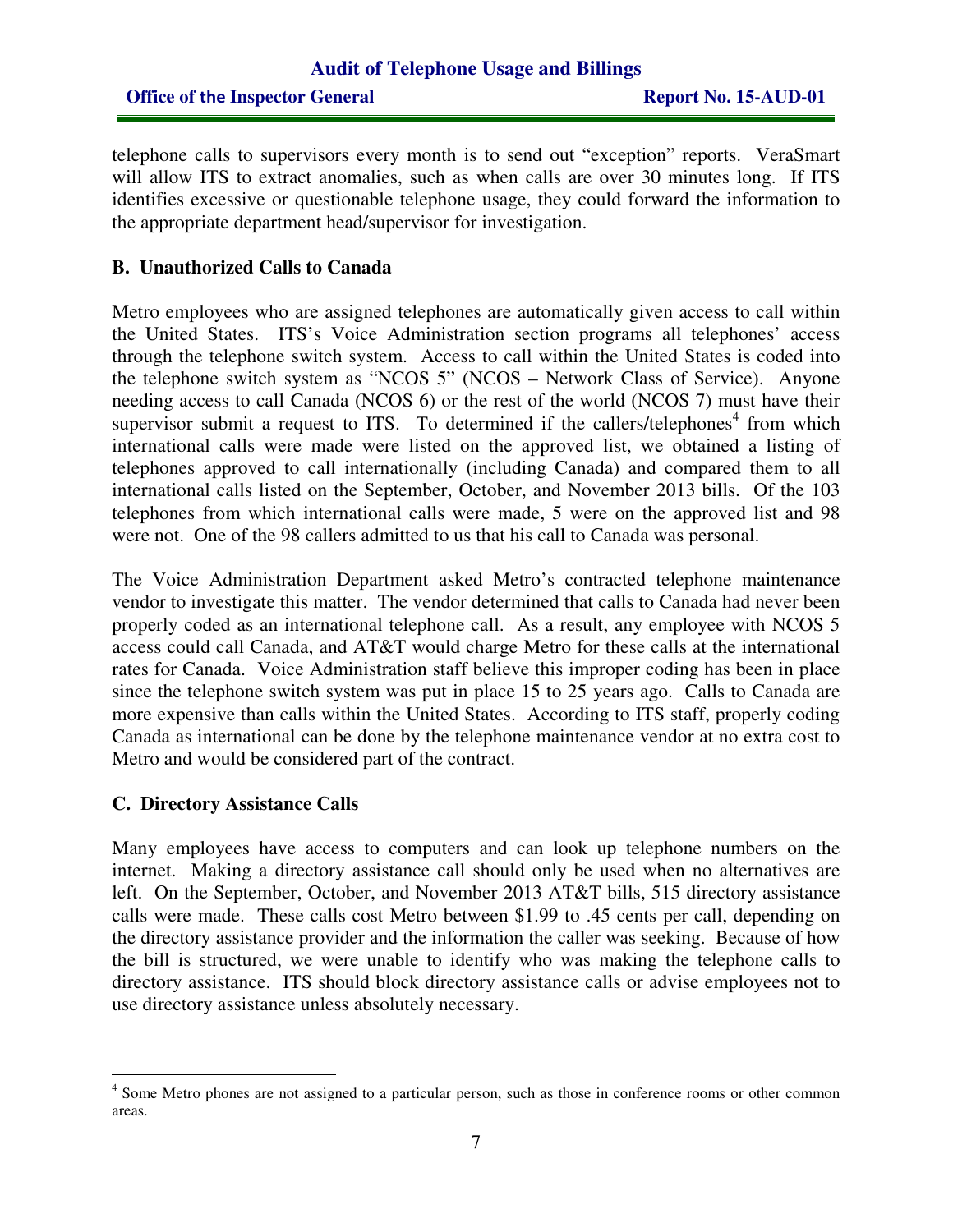## **ISSUE 3: Better Controls Over Circuits Are Needed**

Every month,  $AT&T$  charges Metro for costs related to circuits<sup>5</sup>, such as maintenance, the installation of new circuits, and other services. AT&T billed Metro \$554,699 for circuitrelated charges from January 2013 to December 2013. We were unable to separate the data circuit charges from the voice circuit charges, so we reviewed both. Metro had problems in the past with AT&T charging for circuits that were disconnected. When we asked ITS for a current listing of their circuits, they provided three different documents that had erroneous and out-dated information. ITS does not maintain a comprehensive inventory and no one has been assigned to periodically verify that the circuits listed on the AT&T bills are accurate.

To ensure AT&T was only charging Metro for circuits that were in use, we compared the listing of circuits AT&T charged Metro on the November 2013 bill to Metro's listings of circuits. The AT&T bill showed Metro was charged \$46,593 for 194 circuits. Out of 194 circuits, we could only find 59 (30 percent) of the circuits on various Metro inventory listings. ITS management felt certain the inventory lists provided to us were incomplete. No one was reviewing and verifying the listing of circuits on the bills because of staffing limitations. As a result, Metro could have paid for circuits that are no longer in use. Monthly maintenance charges for circuits can cost several hundred dollars. A Voice Administration employee used to periodically review the circuits charged on the bills, but she retired in 2011. All of the records of her reviews and how she performed them are no longer available. ITS does not have a standard operating procedure (SOP) for this function. Voice Administration used to have four full-time employees, and is currently down to one employee. ITS should consider capturing knowledge for important procedures and tasks in a SOP for continuity of operations.

Because Metro spends a large amount of money on circuits, better controls over the inventory of circuits should be maintained. ITS plans to input the list of circuits charged to Metro by AT&T into the VeraSmart system. VeraSmart is designed to keep a comprehensive inventory of the circuits and will notify ITS when a disconnected circuit is being charged for by AT&T. ITS should conduct a full physical count of all the circuits to ensure that the information input into VeraSmart is accurate.

# **CONCLUSION**

Our audit found that ITS had effective controls to prevent people from making collect calls or pay-for-service calls. We also found that most calls were properly billed for. Some improvements over telephone billings and usage controls were needed:

• Telephone bills need to be more thoroughly reviewed

 $\overline{a}$ <sup>5</sup>Circuits are lines or conduits by which information is transmitted. They are for data and voice.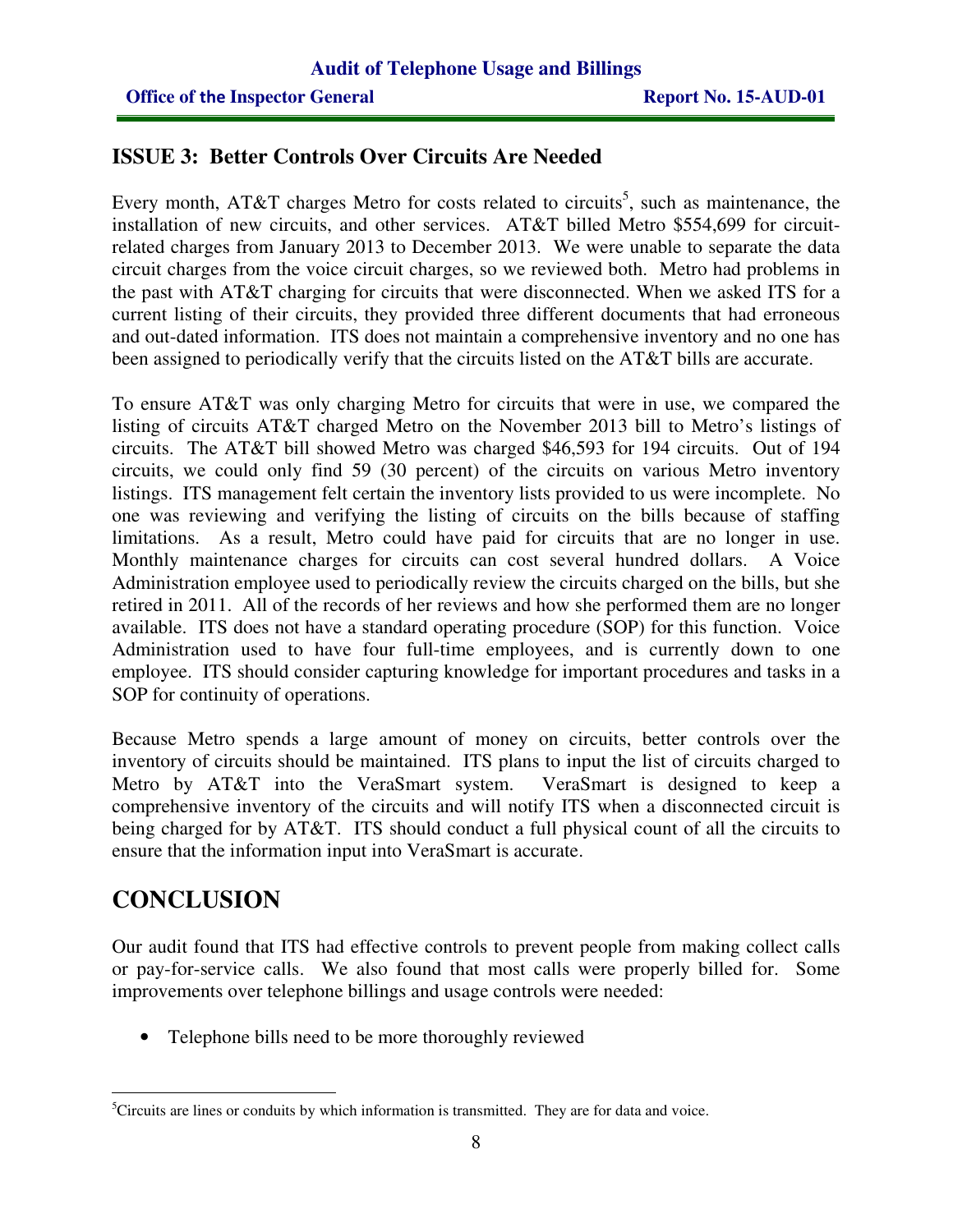#### **Audit of Telephone Usage and Billings**

#### **Office of the Inspector General Report No. 15-AUD-01**

- o Metro was improperly charged for and paid over \$50,000 for Metrolink calls over 3 years.
- o Metro was improperly charged for and paid Expo intrastate and local calls.
- o Metro was charged for some calls that originated from outside businesses.
- o Metro was charged for calls made from fictitious telephone numbers.
- $\circ$  AT&T did not use the contract rate to bill Metro for some calls; thus Metro was overcharged for these calls.
- Controls to preclude inappropriate and unauthorized calls need improvement
	- o Employees made personal calls that were over 1 hour.
	- o Most international calls to Canada were made by Metro staff who were not authorized to make such calls.
	- o Metro staff made numerous directory assistance calls that were billed to Metro. Staff should use free sources, such as the internet, to preclude incurring charges whenever possible.
- Better controls over circuits are needed
	- o Most of the data and voice circuits on the AT&T bills were not shown on any Metro inventory list.

The audit uncovered problems as a result of our review of a 3-month sample period. There could be additional issues that occurred outside this frame. Although telephone calls account for only a portion of the telecommunications budget, ITS should take steps to improve its oversight. Metro should be diligent in maintaining the public's trust by ensuring it pays for only legitimate and proper expenses that benefit Metro.

# **RECOMMENDATIONS**

We recommend that Chief Information Officer should:

- 1. Ensure that AT&T no longer charges Metro for calls from Metrolink telephones, and refunds are received from AT&T for Metrolink calls paid by Metro since 2011.
- 2. Ensure that AT&T no longer charges Metro for Expo calls.
	- a. If AT&T is at fault for the erroneous charges, request a refund from AT&T for calls from Expo telephones paid by Metro since 2009.
	- b. If AT&T is not at fault for the erroneous charges, request a reimbursement from Expo for calls from Expo telephones paid by Metro since 2009.
- 3. Work with AT&T to determine why 509 telephone calls from outside companies were charged on Metro bills, determine if it is appropriate to request a refund from AT&T, and determine how to prevent these inappropriate charges from appearing on future Metro telephone bills.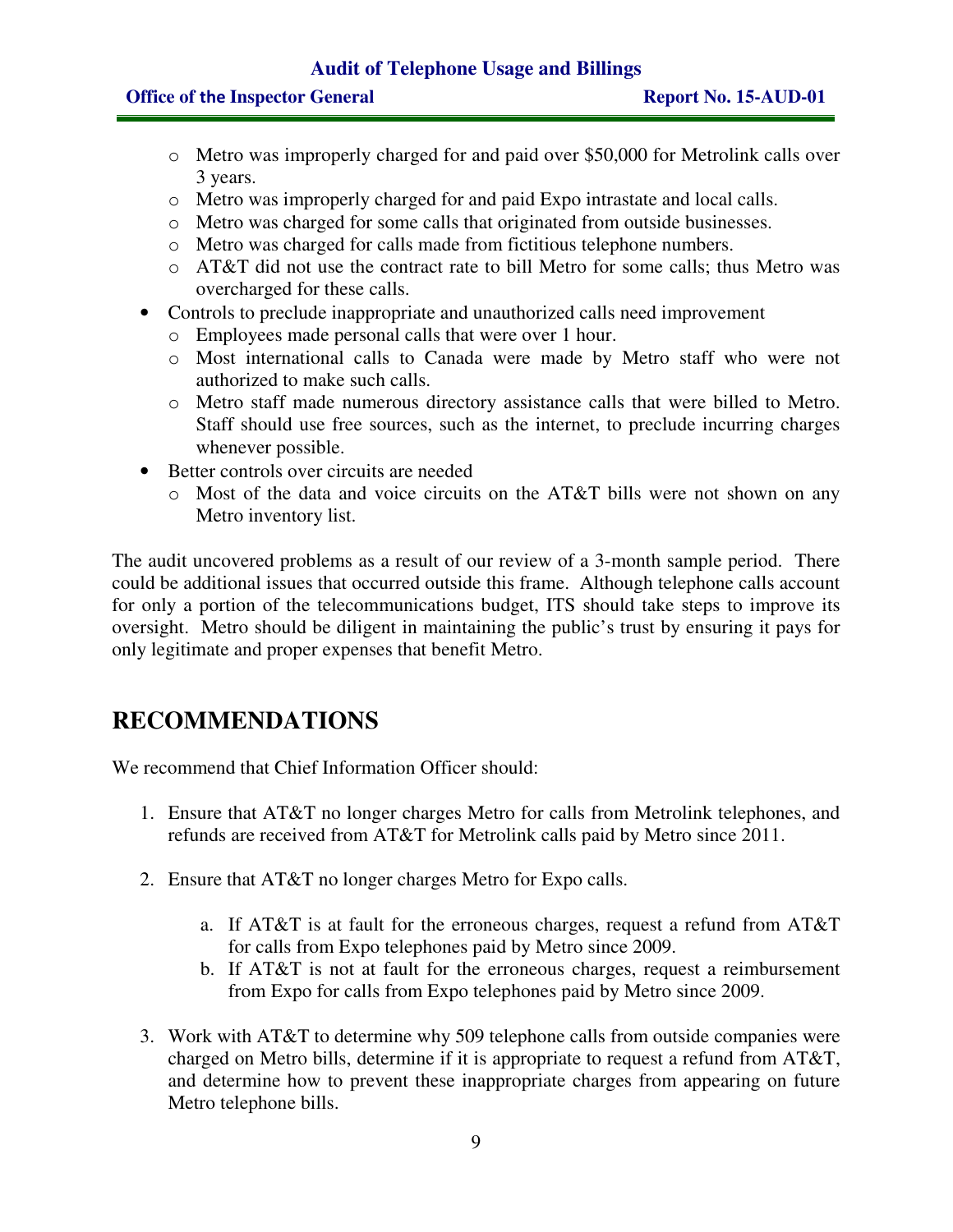- 4. Develop a method to detect if AT&T charges Metro for any calls originating from non-Metro telephone numbers.
- 5. Work with AT&T to determine why Metro is being charged for calls originating from 0000 telephone numbers and whether they are legitimate Metro telephone calls. If these are non-Metro calls, Metro should seek a refund, and take steps with AT&T to ensure Metro is not billed for these calls in the future.
- 6. Ensure that VeraSmart, which is currently being implemented, properly verifies that the correct contract call rates are being charged on the AT&T bills.
- 7. Consider using VeraSmart to facilitate providing Metro managers with lists of telephone calls for their departments, posting telephone bills for management to review, and/or performing exception reporting on bills to identify questionable calls, such as calls over 30 minutes and provide to the appropriate department heads/supervisors for their review.
- 8. Request the telephone maintenance vendor correctly code Canada as an international call in the telephone switch system.
- 9. Consider blocking directory assistance telephone calls or send a notification to employees to use no-cost alternative means of seeking needed telephone numbers, such as the internet.
- 10. Conduct a complete physical inventory of all data and voice circuits to verify the information in VeraSmart is correct. When VeraSmart is operational:
	- a. Use VeraSmart to maintain an inventory of circuits and identify when a circuit is discontinued.
	- b. Compare the inventory of circuits in VeraSmart to AT&T charges for circuits on monthly bills.
- 11. Consider developing standard operating procedures for important telecommunication related tasks to ensure lessons learned and institutional knowledge is not lost when employees who retire or transfer are replaced.
- 12. Complete the full implementation of VeraSmart as soon as possible. Also, advise the OIG when VeraSmart is anticipated to be fully operational and when it is actually operational thereafter.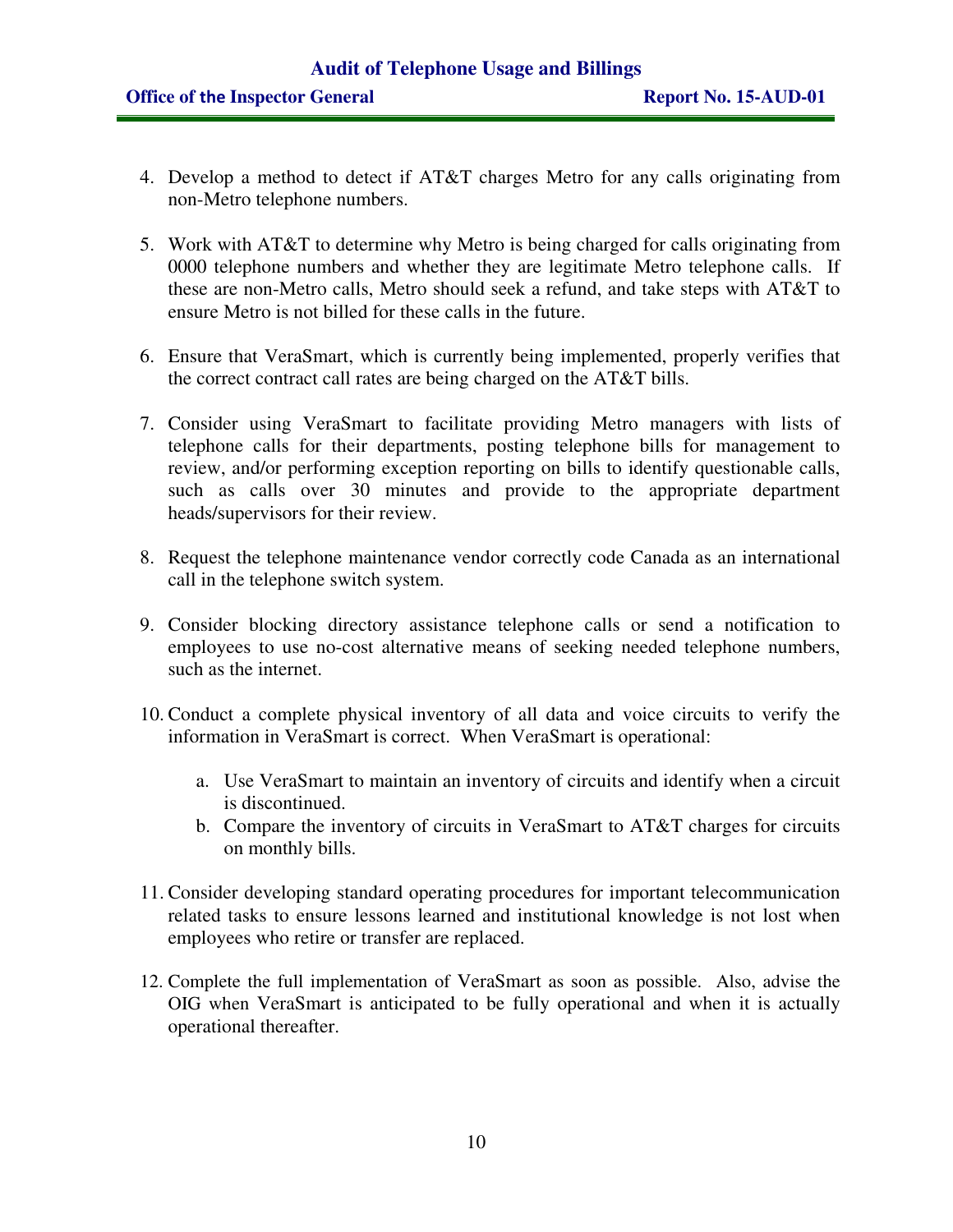## **METRO MANAGEMENT COMMENTS**

On September 3, 2014, we provided Metro management a draft report. On January 23, 2015, the Chief Information Officer completed a response that agreed with 10 of the 12 recommendations in the report. For the remaining 2 recommendations, management either initiated alternative corrective action or reviewed the matter and determined that the questioned calls are legitimate. Management comments to each of recommendation are:

- Recommendation 1. ITS will work with AT&T to ensure that the Metrolink billing phone charges are correctly routed to their bill and that past incorrect charges to Metro, from AT&T, are reversed.
- Recommendation 2. The Expo telephone switch (PBX) was originally configured to send specific calls through the Metro PBX to reduce overall cost through a "least cost routing" process. As a result, some Expo phone calls appeared on Metro's invoices. ITS will program all Expo calls to route through Expo's PBX. Metro will request a refund of \$2,079 resulting from calls Metro paid for from the last 4.5 years.
- Recommendation 3. ITS provided the OIG with a coordinated network PBX dialing plan which is part of the overall Metro Agency dialing plan. Metro has many other phone numbers. ITS will review the OIG's list of potential non-Metro numbers against the complete set of Metro phone numbers. Once the final list is validated, ITS will work with AT&T to correct the billing statements of any numbers not belonging to Metro and will request a refund.
- Recommendation 4. ITS already has a telecommunications expense management system (TEM), called VeraSmart. ITS will use this system to develop a variance report to identify non-Metro telephone numbers.
- Recommendation 5. ITS reviewed this matter and determined that the telephone numbers appeared this way due to a Metro PBX configuration issue. Staff reviewed the numbers and determined the calls are legitimate.
- Recommendation 6. ITS will work to populate the rates in VeraSmart and develop an exception report to identify incorrect billing rates going forward.
- Recommendation 7. ITS will develop exception reports based on factors such as unusual length, rate, destination, number of directory assistance calls, and/or unusual repetition and develop a process to alert managers.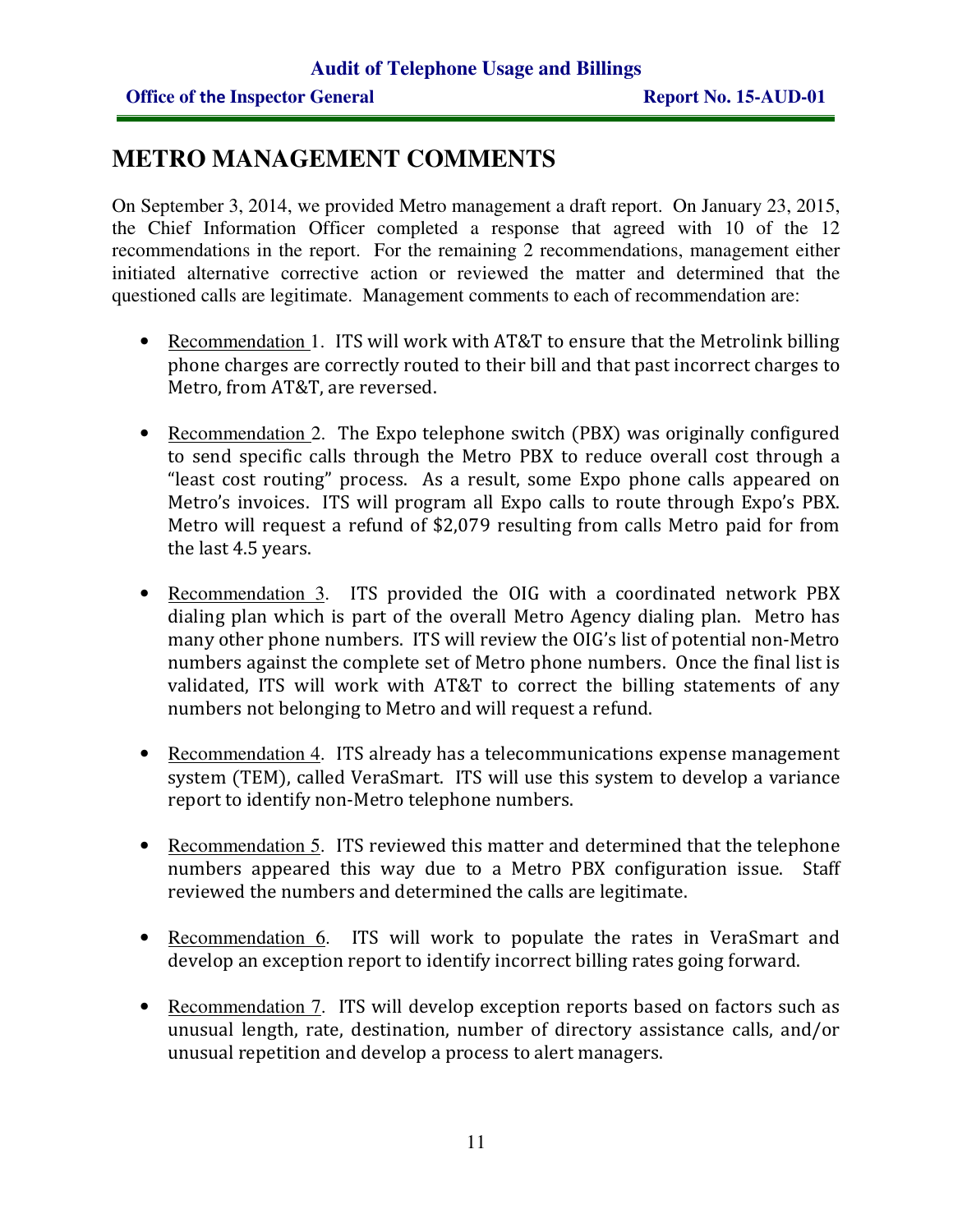## **Audit of Telephone Usage and Billings Office of the Inspector General Report No. 15-AUD-01**

- Recommendation 8. ITS recommends a different way to address this issue in that many departments within Metro conduct legitimate business with parties in Canada. Rather than prohibiting calls from being made to Canada, ITS will add Canadian calls to the exception report developed in Recommendation 7.
- Recommendation 9. Metro will block directory assistance telephone calls.
- Recommendation 10. As a planned step in VeraSmart implementation, ITS will conduct a location-by-location physical inventory of all circuits and ensure that the data in VeraSmart is tagged with appropriate asset information.
- Recommendation 11. Standard operating procedures will be updated and/or developed as necessary and will be maintained by the technical staff.
- Recommendation 12. ITS will provide a status of the VeraSmart application implementation by April 28, 2015.

A copy of the entire management response is provided at Attachment A.

## **EVALUATION OF METRO MANAGEMENT COMMENTS**

Management's proposed corrective actions are responsive to the findings and recommendations in the report. We, therefore, consider all issues related to the recommendations resolved based on the corrective action plan. However, staff should follow up on completing the implementation of the recommendations.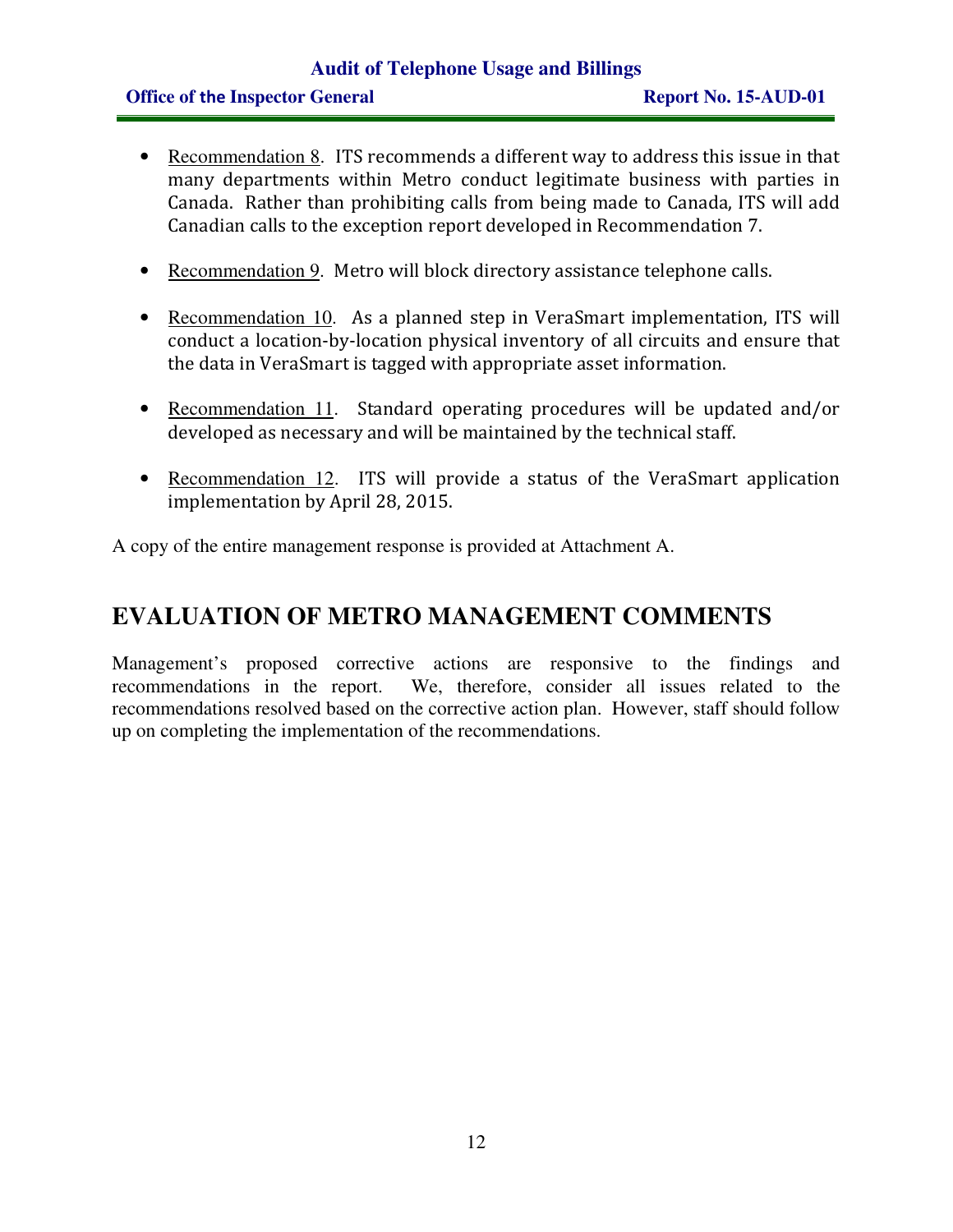| W<br><b>Metro</b> |         | Interoffice Memo                                                                          |
|-------------------|---------|-------------------------------------------------------------------------------------------|
|                   | Date    | January 23, 2015                                                                          |
|                   | To      | Karen Gorman<br><b>Inspector General</b>                                                  |
|                   | Through | Arthur T. Leahy M<br>Chief Executive Officer                                              |
|                   | From    | David C. Edwards<br>Chief Information Officer                                             |
|                   | Subject | Response to OIG Draft Report on<br>Telephone Usage and Billings<br>(Report No. 15-AUD-01) |

#### **OVERVIEW**

ITS has reviewed the results of the subject draft report and has prepared the following management response to the recommendations.

#### PROPOSED CORRECTIVE ACTIONS

In response to recommendation 1: Ensure that AT&T no longer charges Metro for calls from Metrolink telephones, and ensure that refunds are received from AT&T for Metrolink calls paid by Metro since2011.

ITS concurs with this recommendation. ITS will work with AT&T to ensure that the MetroLink billing phone charges are correctly routed to their bill and that past incorrect charges to Metro, from AT&T, are reversed. This will be completed by  $5/1/15$ .

In response to recommendation 2: Ensure that AT&T no longer charges Metro for Expo calls. (a) If AT&T is at fault for the erroneous charges, request a refund from AT&T for calls from Expo telephones paid by Metro since 2009. (b) If AT&T is not at fault for the erroneous charges, request a reimbursement from Expo for calls from Expo telephones paid by Metro since 2009.

ITS concurs with this recommendation. AT&T is not at fault for the charges. The Expo telephone switch (PBX) was originally configured to send specific calls through the Metro PBX to reduce overall cost through a "least cost routing" process. As a result, some Expo phone calls appeared on Metro's invoices. ITS will program all Expo calls to route through Expo's PBX. Metro will request a refund of \$2,079 resulting from calls Metro paid for from the last 4.5 years. This will be completed by 5/1/15.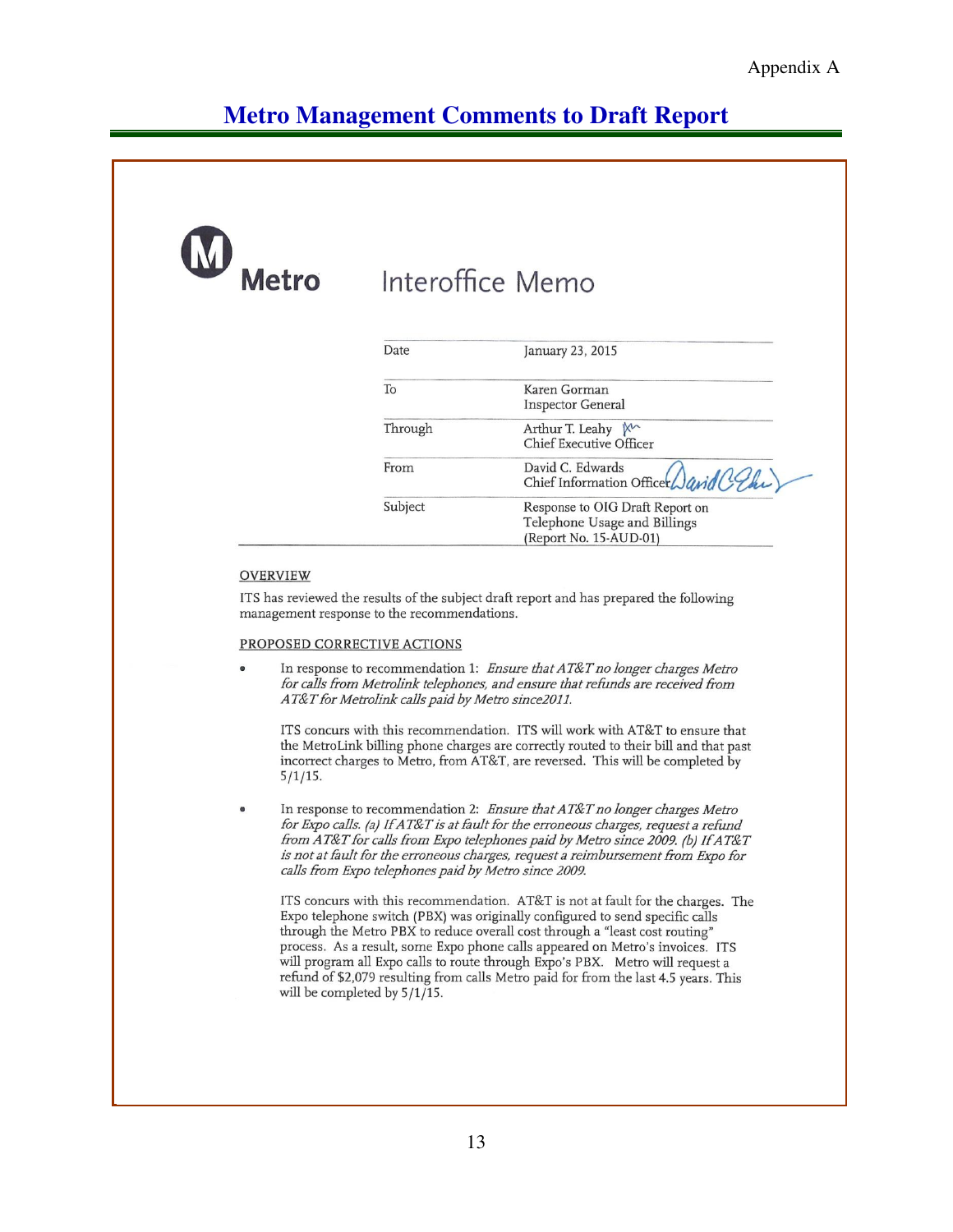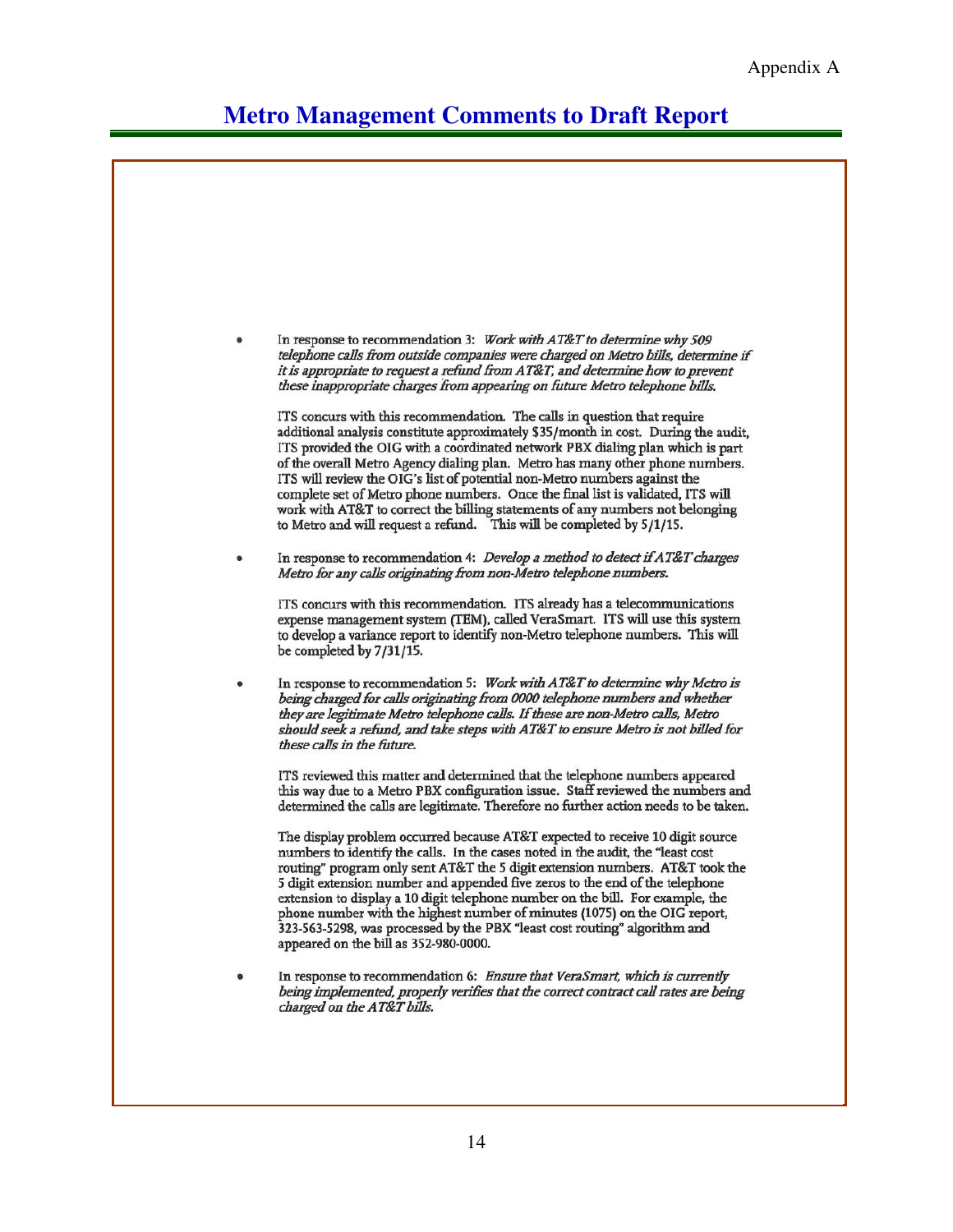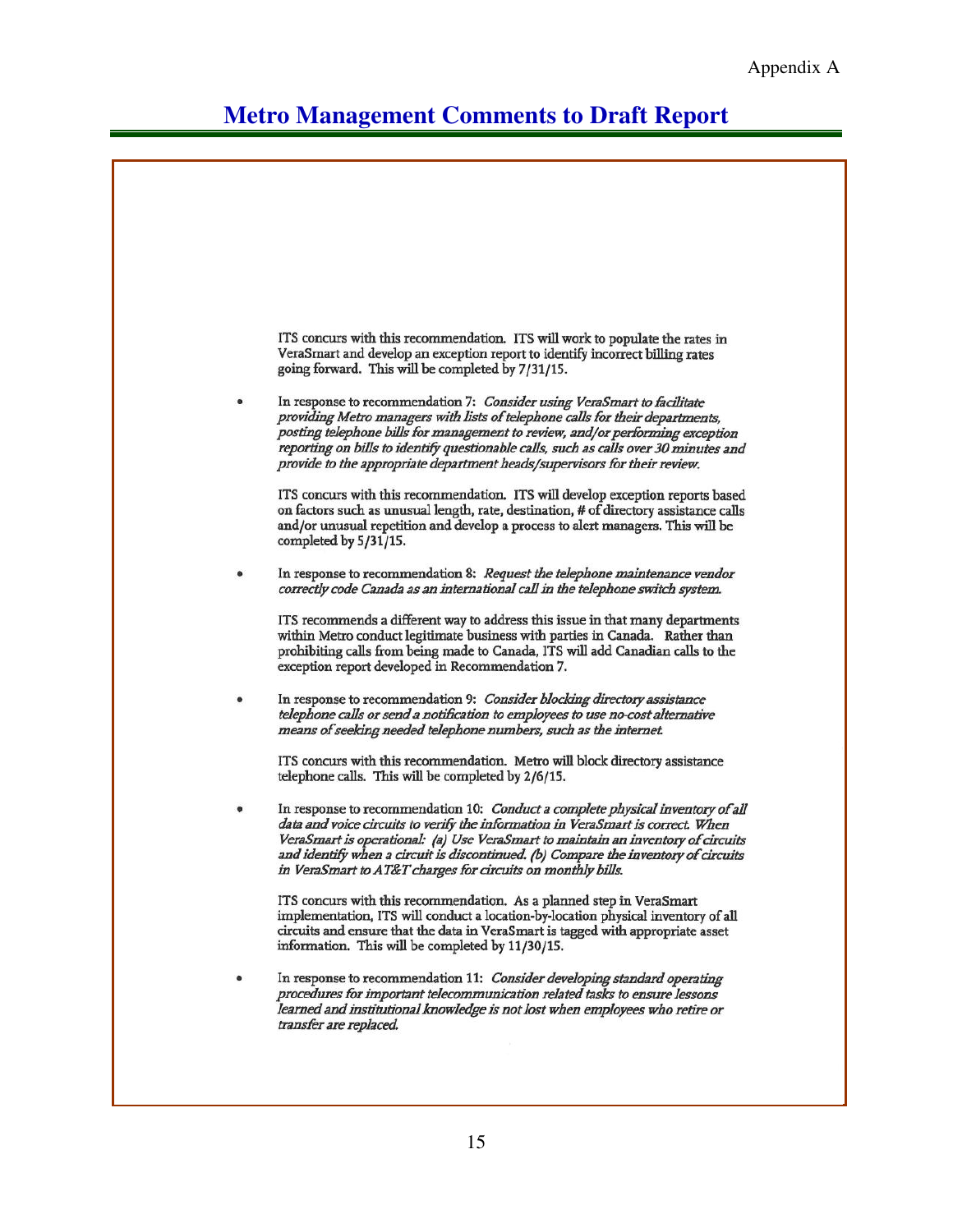